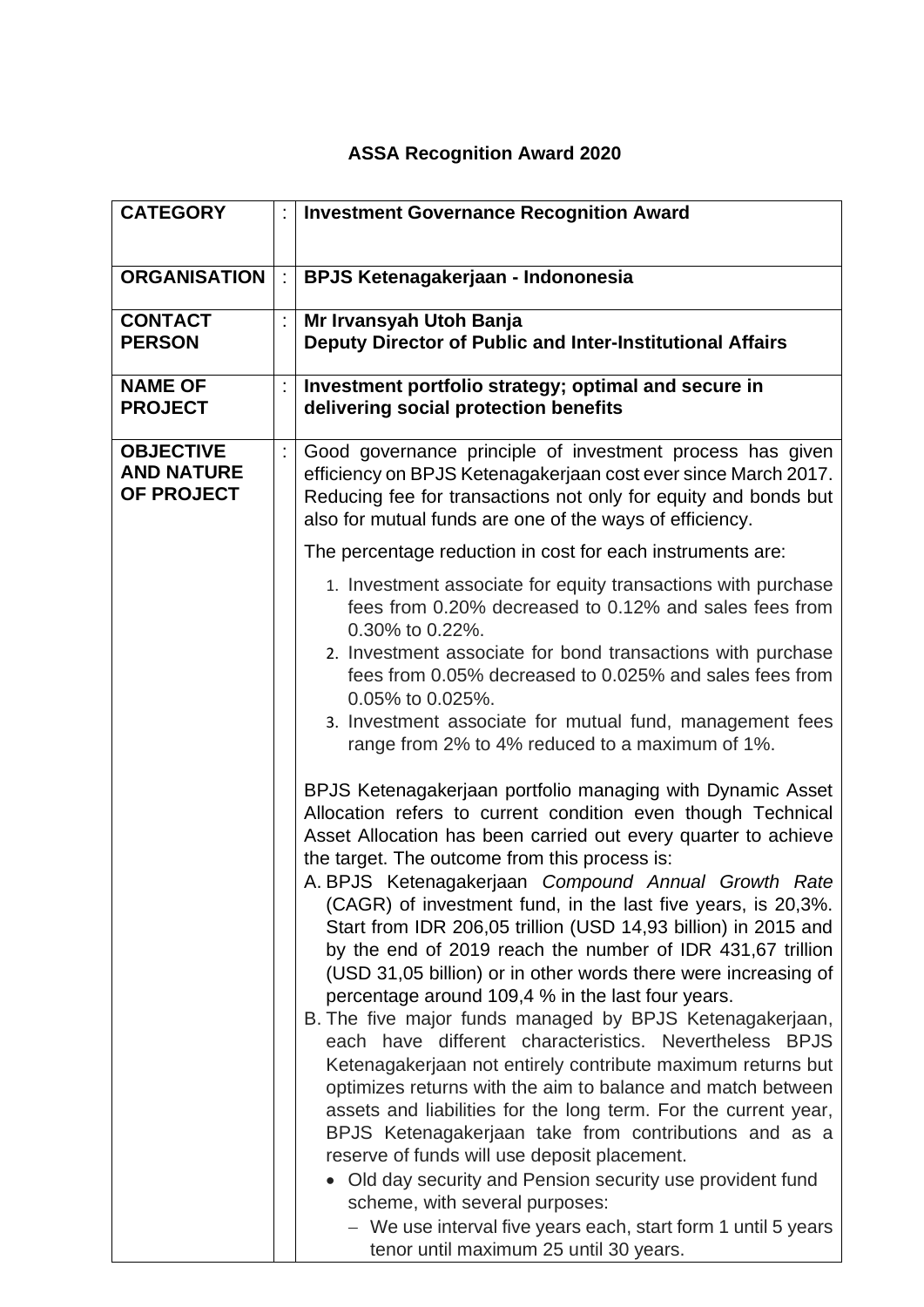|                                                        | - Bonds portfolio determined with maturity concept since<br>more than 90% of the bonds portfolio is in the Hold To<br>Maturity book.<br>- Equity and Mutual Funds adjusted base on risk indicators                                                                                                                                                                                                                                                                                                                                                                                                                       |
|--------------------------------------------------------|--------------------------------------------------------------------------------------------------------------------------------------------------------------------------------------------------------------------------------------------------------------------------------------------------------------------------------------------------------------------------------------------------------------------------------------------------------------------------------------------------------------------------------------------------------------------------------------------------------------------------|
|                                                        | $(\beta)$ and liquidity (market capitalization). The higher the<br>risk and the smaller the liquidity will be adjusted over a<br>longer period of time.<br>- Property and direct investment are included in intervals<br>of 25 until 30 years.<br>• Work accident security and Death security use insurance<br>scheme to maintain the funds, since its:<br>- More aggressive because it uses the principle of<br>insurance.<br>- As a reserve funds, it will use technical reserve budget.<br>C. Fixed income base, which consist of deposits and bonds, has<br>contributed around 70% - 71% or in numbers around IDR    |
|                                                        | 306,6 trillion (USD 22,06 billion) in Total Portfolio and give<br>Total Return around 80% - 81% or in numbers around IDR<br>23,42 trillion (USD 1,68 billion).<br>D. Through the numbers, there is a growth that has doubled from<br>2015 until 2019. Last year, five major funds managed by BPJS<br>Ketenagakerjaan has raised funds reach up to IDR 431,67<br>trillion (USD 31,05 billion) while the yield has achieved IDR<br>29,16 trillion (USD 2,09 billion) with Yield On Investment (YOI)<br>December 31 <sup>st</sup><br>2019,<br>Until<br><b>BPJS</b><br>around<br>7,34%.<br>Ketenagakerjaan had placement on: |
|                                                        | 1. Deposit (government and private) of IDR 46,86 trillion (USD<br>3,37 billion) or 10,86% from total,<br>2. Bonds (government and private) of IDR 259,77 trillion (USD<br>18,69 billion) or 60,18% from total,<br>3. Equity of IDR 82,43 trillion (USD 5,93 billion) or 19,09%<br>from total,<br>4. Mutual fund (government and private) of IDR 40,32 trillion<br>(USD 2,90 billion) or 9,34% from total,                                                                                                                                                                                                                |
|                                                        | 5. Property and Inclusion of IDR 2,29 trillion (USD 164,72<br>million) or 0,54% from total.<br>E. According to the government constitution number 24 on 2011,<br>it is said that the interest rate for old-day benefit from BPJS<br>Ketenagakerjaan must higher or equal to government bank<br>counter rate in one year period. Since 2016, BPJS<br>Ketenagakerjaan has consistently provided interest rate above<br>government bank counter rate. With the difference in interest<br>rate from 2016 – 2019 it is 2,13%; 2,83%; 1,07%; and 1,08%.                                                                        |
| <b>WHY IT</b><br><b>SHOULD BE</b><br><b>RECOGNISED</b> | BPJS Ketenagakerjaan already established governance in<br>operational making decision and free of interference. BPJS<br>Ketenagakerjaan investment associate, should comply with the<br>specified requirements that has been set both quantitatively and                                                                                                                                                                                                                                                                                                                                                                 |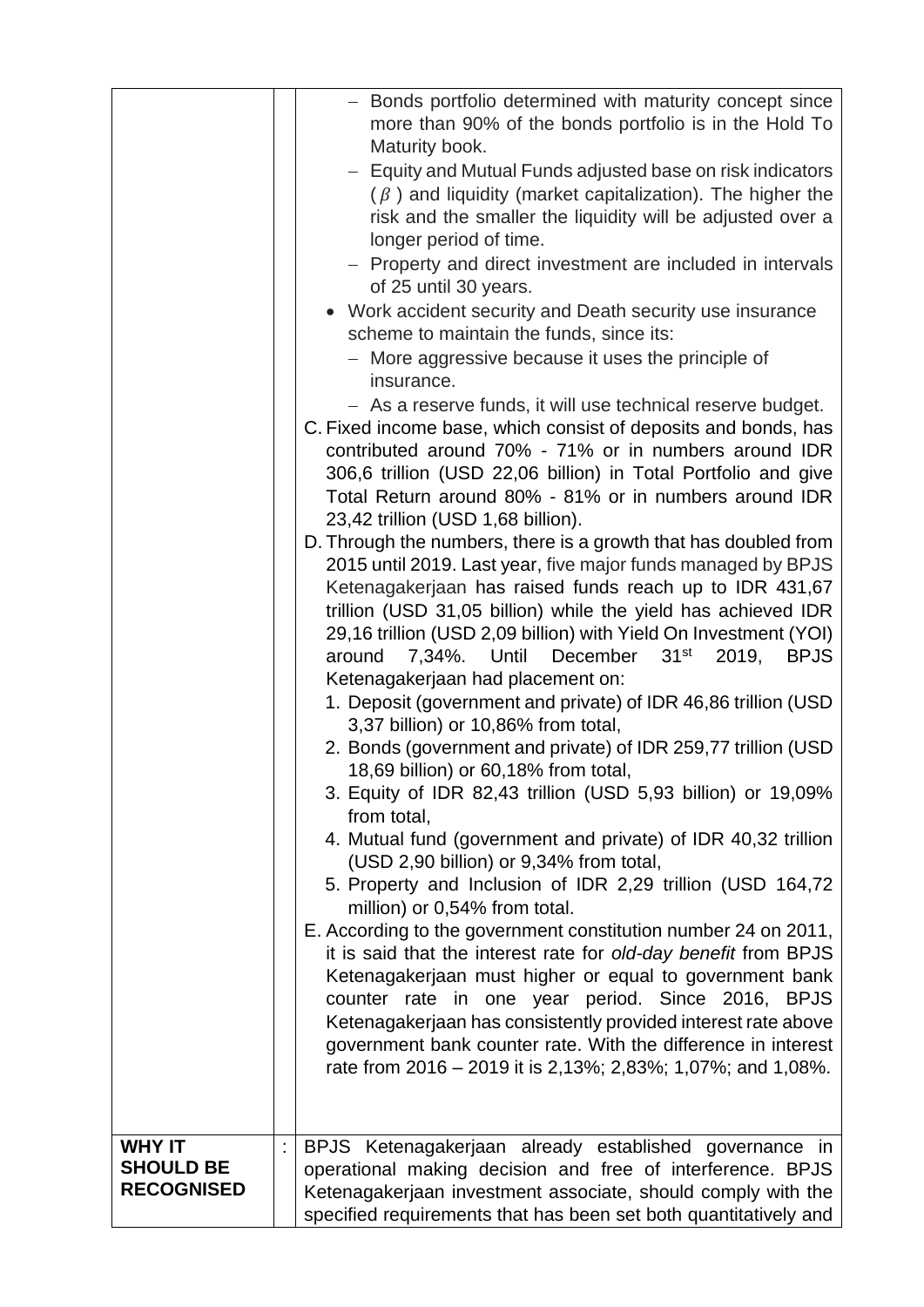| qualitatively. The valuation criteria for each instruments associate                                                                                                                                                                                                                                                                                                                                                                   |
|----------------------------------------------------------------------------------------------------------------------------------------------------------------------------------------------------------------------------------------------------------------------------------------------------------------------------------------------------------------------------------------------------------------------------------------|
| are:<br>1. For securities valuation is determined by considering the<br>capital, liquidity, profitability, transaction activities<br>and<br>research factors.                                                                                                                                                                                                                                                                          |
| 2. Whereas investment manager ratings are<br>based<br>on<br>performance, Asset Under Management (AUM), market share,<br>services, commitment, credibility, experience, and mutual fund<br>scores.                                                                                                                                                                                                                                      |
| 3. Bond valuation can be divided into two category, securities<br>and banking.                                                                                                                                                                                                                                                                                                                                                         |
| a. Securities quantitative aspects are capital, liquidity,<br>profitability, and transaction activity. While for qualitative<br>aspects are research, order execution, offering price,<br>settlement completion, compliance, experience<br>and<br>credibility.                                                                                                                                                                         |
| b. Banking quantitative aspects are capital, liquidity,<br>productive assets, profitability, and transaction activity.<br>While for qualitative aspects are research, order execution,<br>offering<br>price, settlement completion, compliance,<br>experience and credibility.                                                                                                                                                         |
| 4. For deposit placements, the factors to consider are capital,<br>quality of productive assets, profitability, liquidity, ownership,<br>management, Good Corporate Government (GCG), eksternal<br>and Government auditor's opinion, and non-financial.                                                                                                                                                                                |
| 5. Private Equity Fund valuation for Investment Manager based<br>on two factors. Quantitative aspects are financial performance,<br>asset under management, and market share. While for<br>qualitative aspects are services, commitment, experience and<br>credibility also scoring for Private Equity Fund (includes<br>managed funds, total investment commitment, and return<br>projection).                                        |
| 6. REITs valuation for Investment Manager based on two factors.<br>Quantitative aspects are financial performance, asset under<br>management, and market share. While for qualitative aspects<br>are services, commitment, experience and credibility also<br>scoring for REITs (includes REITs asset occupancy rate,<br>commitment of REITs percentage ownership by Investment<br>Manager, return projection, and REITs asset value). |
| The investment instrument management accomplished by BPJS<br>Ketenagakerjaan is as follows:<br>1. Equity Portfolio                                                                                                                                                                                                                                                                                                                     |
| • Analyze based on fundamental, technical and risk factors of<br>the issuer.<br>Currently<br><b>BPJS</b><br>the<br>funds<br>are<br>managed<br>by                                                                                                                                                                                                                                                                                       |
| Ketenagakerjaan and can only be used legally for invests<br>on the domestic market, hopefully in the future it is expected<br>to be able invest in foreign markets in line with the increase<br>in managed funds.                                                                                                                                                                                                                      |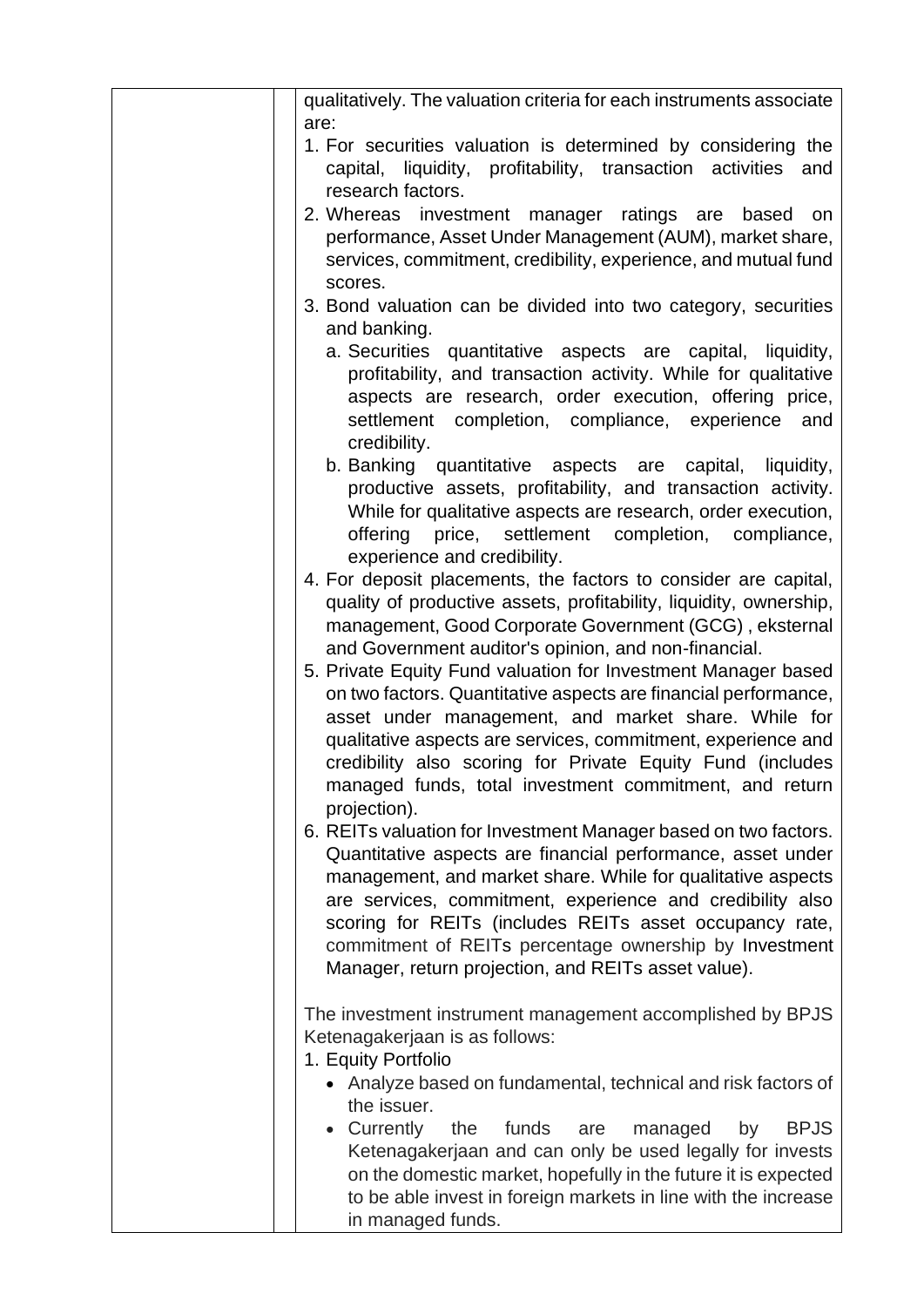| • Consideration on liquidity aspects of shares included in the<br>category of blue chips or first-level shares that are reflected<br>in the LQ45 constituents. Equities in this category have the<br>potential for consistent growth in the future and they are<br>market leaders in their respective sectors.<br>• Placement of investment funds is diversified into 34 issuers,<br>of which around 98% is contributed by LQ45 Index (45<br>highest liquidity constituent issuers) while around 2% is<br>contributed from 9 issuers who are former LQ45<br>constituents.<br>• Not only capital gains in equity investments but also dividen<br>yield consider to asset selection. Returns come from<br>dividends In 2018, BPJS Ketenagakerjaan received a<br>dividend of IDR 1,78 trillion (USD 122,92 million) while<br>dividend revenue in 2019 increased by 22.12% to IDR 2.18<br>trillion (USD 156,82 million).<br>• Dividend return in 2019 has reached 6,71%, if compared<br>with Jakarta Composite Index (JCI) return in 1 year period,<br>which reached 1,7%, then BPJS Ketenagakerjaan returns<br>were higher compared to JCI. |
|------------------------------------------------------------------------------------------------------------------------------------------------------------------------------------------------------------------------------------------------------------------------------------------------------------------------------------------------------------------------------------------------------------------------------------------------------------------------------------------------------------------------------------------------------------------------------------------------------------------------------------------------------------------------------------------------------------------------------------------------------------------------------------------------------------------------------------------------------------------------------------------------------------------------------------------------------------------------------------------------------------------------------------------------------------------------------------------------------------------------------------------|
| 2. Bond Portfolio<br>• BPJS Ketenagakerjaan has 57.42% government issued<br>bonds, this has exceeded the minimum limit of 50% or in<br>accordance with Financial Services Authority (OJK)<br>regulation No. 1.                                                                                                                                                                                                                                                                                                                                                                                                                                                                                                                                                                                                                                                                                                                                                                                                                                                                                                                           |
| • Bond placements by BPJS Ketenagakerjaan consist of:<br>1) Government at 86.19%,<br>2) State-owned enterprise / regional owned enterprise at<br>13.17% and<br>3) Private sector at 0.64%.                                                                                                                                                                                                                                                                                                                                                                                                                                                                                                                                                                                                                                                                                                                                                                                                                                                                                                                                               |
| Return from bonds in 2019 is IDR 20,07 trillion or USD 1,44<br>billion which is equal to yield around 8,35%. Compared to<br>7,06% yield on Indonesian government bonds, BPJS<br>Ketenagakerjaan provides a higher yields.<br>BPJS Ketenagakerjaan takes the part in stabilizing                                                                                                                                                                                                                                                                                                                                                                                                                                                                                                                                                                                                                                                                                                                                                                                                                                                          |
| domestic bonds simultaneously with the Ministry of<br>Finance, Financial Services Authority (OJK), and the<br>Central Bank of Indonesia.                                                                                                                                                                                                                                                                                                                                                                                                                                                                                                                                                                                                                                                                                                                                                                                                                                                                                                                                                                                                 |
| 3. Time Deposits Portfolio<br>• Deposit placements are prioritized for banks that have<br>healthy performance, provide competitive interest rates and<br>support increased BPJS Ketenagakerjaan membership. At<br>present the placement of deposits are:<br>1) Regional banks has the largest portion of 66.23%,<br>2) SOEs bank at 30.98% and,<br>3) The private sector at 2.80%.<br>Assisting economic growth in the region through the support<br>of time deposits that can be channeled to the real sector<br>because it is used to maintain the position of deposits in the                                                                                                                                                                                                                                                                                                                                                                                                                                                                                                                                                         |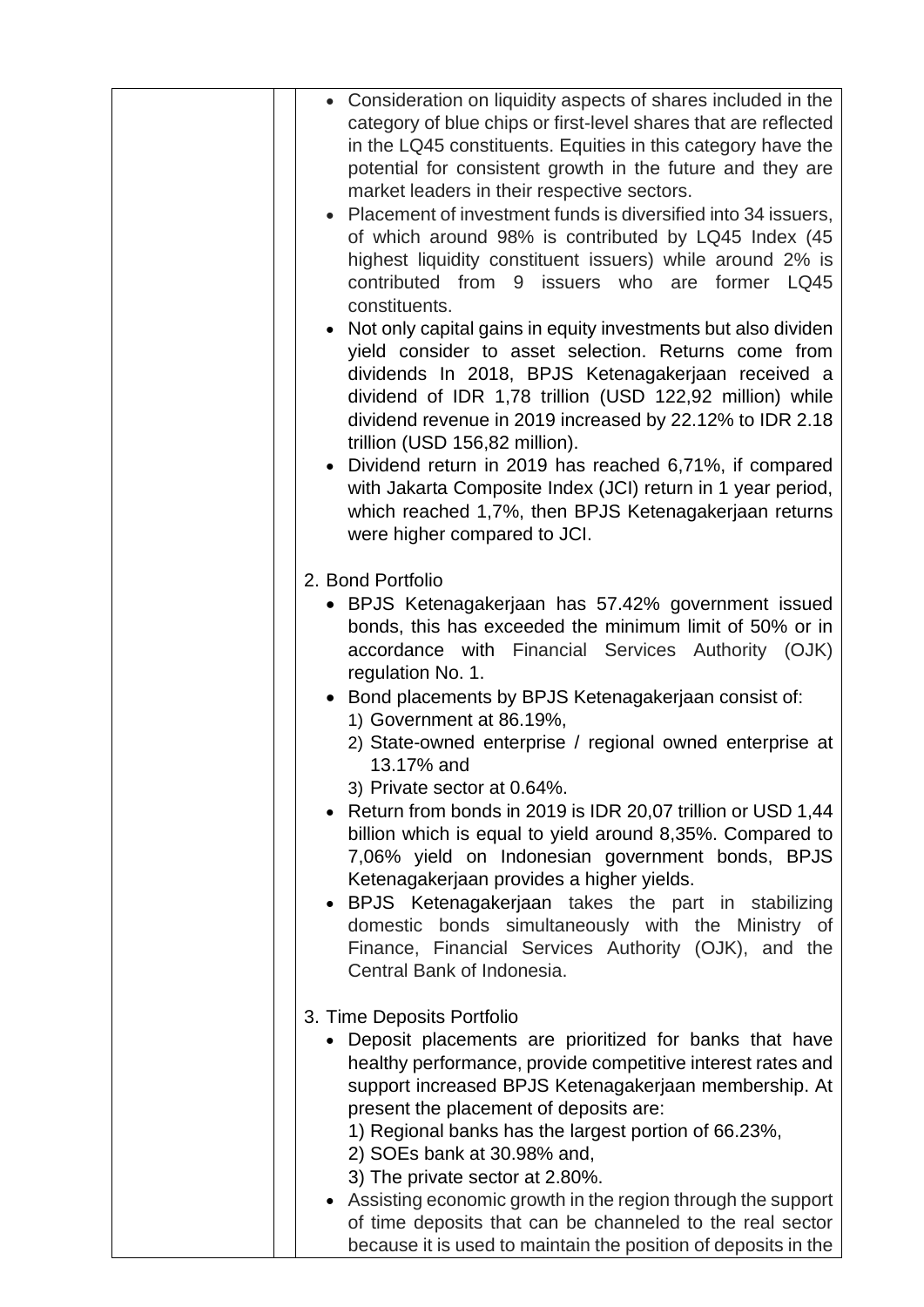| Loan to Deposit (LDR) ratio. Regional banks can increase<br>loans that contribute to economic growth in each region.<br>• Return from deposit in 2019 is IDR 3,34 trillion or USD 240,2<br>million which is equal to yield around 8,31%.                                                                                                                                                                                                                                                                                                                                                                                                                                                                                                                                                                                                                                                                                                                                                                                                                                                                                                                                                                                                                                                                                                                                                                                                                 |
|----------------------------------------------------------------------------------------------------------------------------------------------------------------------------------------------------------------------------------------------------------------------------------------------------------------------------------------------------------------------------------------------------------------------------------------------------------------------------------------------------------------------------------------------------------------------------------------------------------------------------------------------------------------------------------------------------------------------------------------------------------------------------------------------------------------------------------------------------------------------------------------------------------------------------------------------------------------------------------------------------------------------------------------------------------------------------------------------------------------------------------------------------------------------------------------------------------------------------------------------------------------------------------------------------------------------------------------------------------------------------------------------------------------------------------------------------------|
| BPJS Ketenagakerjaan have social responsibility by continuing<br>to provide social assistance to their surrounding. Several<br>programs formed by BPJS Ketenagakerjaan are as follows:<br>1. Gerakan Nasional (National Movement) Lingkaran program.<br>• The cost for one month GN Lingkaran participant is IDR<br>16.800 (USD 1,21). This program is a movement to build<br>solidarity from private businesses, SOE's company /<br>regional company and community initiatives to assist<br>informal or vulnerable workers through GN Lingkaran.<br>• The total number of people who already have experience of<br>this programs since $2017 - 2019$ is 1.2 milion people. It is<br>hoped that more people who are enrolled in GN Lingkaran<br>program will be able to support the growth of BPJS<br>membership<br>Ketenagakerjaan<br>of<br>each<br>Regional<br>Government (province, district and city) in Indonesia which<br>informal or vulnerable workers contributed more than 97%<br>worker in Indonesia.<br>• The directors of BPJS Ketenagakerjaan have met with<br>several governors, regents, and stakeholders to find out<br>about the continuity of GN lingkaran program. Majority of<br>them, especially the head of regional will take 2,5% from<br>their dividend on regional banks to help GN lingkaran<br>program. Based on dividend payments ini 2019, can<br>provide protection to 574 thousand people for one-year<br>contribution. |
| 2. Housing benefit program.<br>• As an additional program for BPJS Ketenagakerjaan<br>participants in the form of housing finance facilities and or<br>other benefits. For example:<br>1) Home ownership loan<br>2) Down payment for housing<br>3) Renovation home loan<br>• As of December 31 <sup>st</sup> 2019, a total of IDR 1.08 trillion (USD<br>77,48 million) had been realized where 57,9% of funding<br>comes from SOE's banks.                                                                                                                                                                                                                                                                                                                                                                                                                                                                                                                                                                                                                                                                                                                                                                                                                                                                                                                                                                                                               |
| Another regulations that has been prepared by BPJS<br>Ketenagakerjaan, if there are macroeconomic changes that have<br>a significant impact that causes BPJS Ketenagakerjaan is unable<br>to meet its obligations by making an investment crisis protocol<br>regulations.                                                                                                                                                                                                                                                                                                                                                                                                                                                                                                                                                                                                                                                                                                                                                                                                                                                                                                                                                                                                                                                                                                                                                                                |
| BPJS Ketenagakerjaan adopt seven economic indicator to<br>establish the Risk and Threat Assessment (RTA), which consists                                                                                                                                                                                                                                                                                                                                                                                                                                                                                                                                                                                                                                                                                                                                                                                                                                                                                                                                                                                                                                                                                                                                                                                                                                                                                                                                 |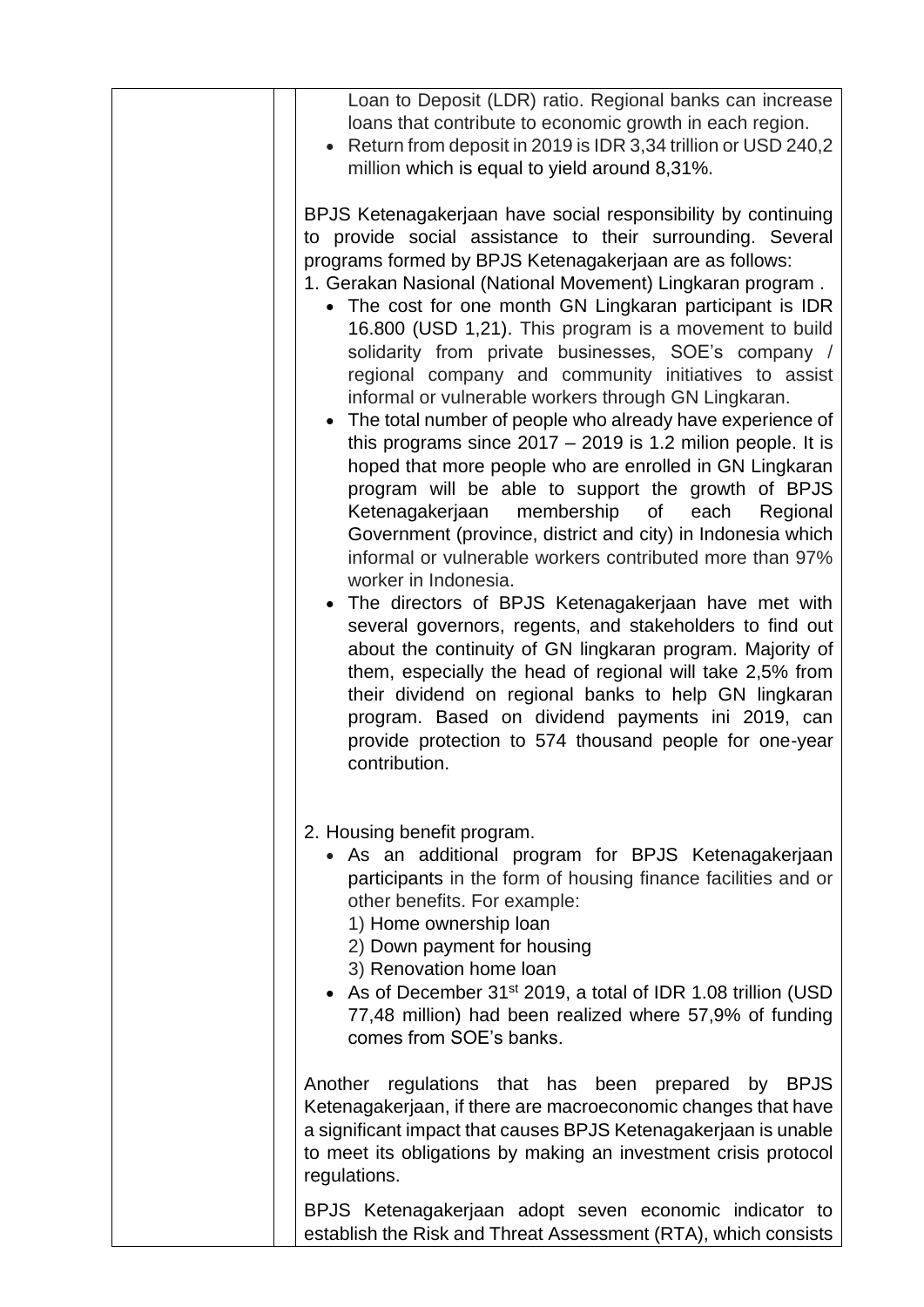|                                  | of: Jakarta Composite Index (JCI); Foreign Exchange Rate;<br>Indonesia Government Bond 10Year; Credit Spread; VIX<br>(Volatitlity Index); CRP (Credit Risk Premium); Bank Indonesia<br>interest rate<br>While the indicator to compose Bussiness Impact Analysist (BIA)<br>are as follows:<br>1. Old Day Security - Solvability Prespective.<br>To determine measure solvency by comparing total assets<br>with total liabilities in the long period of time.<br>2. Old Day Security - YOI / SBC Government Bank.<br>To determine the difference between BPJS Ketenagakerjaan<br>YOI and YOI of government banks in a period of 1 year in<br>accordance with regulations.<br>3. Old Day Security - Liquidity.<br>To determine contributions added by current year time<br>deposits with current year liabilities.<br>4. Pension Security - Asset / Actuarial obligations.<br>To determine total pension assets with participant liabilities in<br>the long term.<br>5. Work Accident Security - Asset / Technical reserve.<br>To determine total assets with technical reserves budget.<br>6. Death Security - Asset / Technical reserve.<br>To determine total assets with technical reserves budget.<br>7. BPJS Funds.<br>Related to operating fees by Ministry of Finance regulation<br>compared to operating costs in 1 year period. |
|----------------------------------|------------------------------------------------------------------------------------------------------------------------------------------------------------------------------------------------------------------------------------------------------------------------------------------------------------------------------------------------------------------------------------------------------------------------------------------------------------------------------------------------------------------------------------------------------------------------------------------------------------------------------------------------------------------------------------------------------------------------------------------------------------------------------------------------------------------------------------------------------------------------------------------------------------------------------------------------------------------------------------------------------------------------------------------------------------------------------------------------------------------------------------------------------------------------------------------------------------------------------------------------------------------------------------------------------------------------------------------|
|                                  | Entirety BIA indicators are used for stress testing with fuzzy logic<br>modelling which running down worst case till 16 itteracy scenario.                                                                                                                                                                                                                                                                                                                                                                                                                                                                                                                                                                                                                                                                                                                                                                                                                                                                                                                                                                                                                                                                                                                                                                                               |
| <b>SUMMARY OF</b><br>THE PROJECT | In managing worker funds, BPJS Ketenagakerjaan has<br>L.<br>implemented good governance by using dynamic asset<br>allocation as its system with considering asset liability<br>management. The condition determined to become BPJS<br>Ketenagakerjaan associate have been prepared by not<br>leaving BPJS Ketenagakerjaan social responsibility to<br>surrounding environment. To maintain asset safeness,<br>BPJS Ketenagakerjaan has prepared an investment crisis<br>protocol in the event of matters relating to the Indonesian<br>economy.<br>II.<br>BPJS Ketenagakerjaan attempts to implement ISSA<br>guidelines on investment in the Social Security Funds as<br>follows: investment structures, principles, and beliefs;<br>investment strategy; investment processes; monitoring<br>investment management; and investment governance and<br>investment performance.<br>III.<br>Monitoring and supervision<br>has<br>been<br>carried<br>out<br>continuously<br>compliance<br>with<br>the<br>to<br>ensure                                                                                                                                                                                                                                                                                                                        |